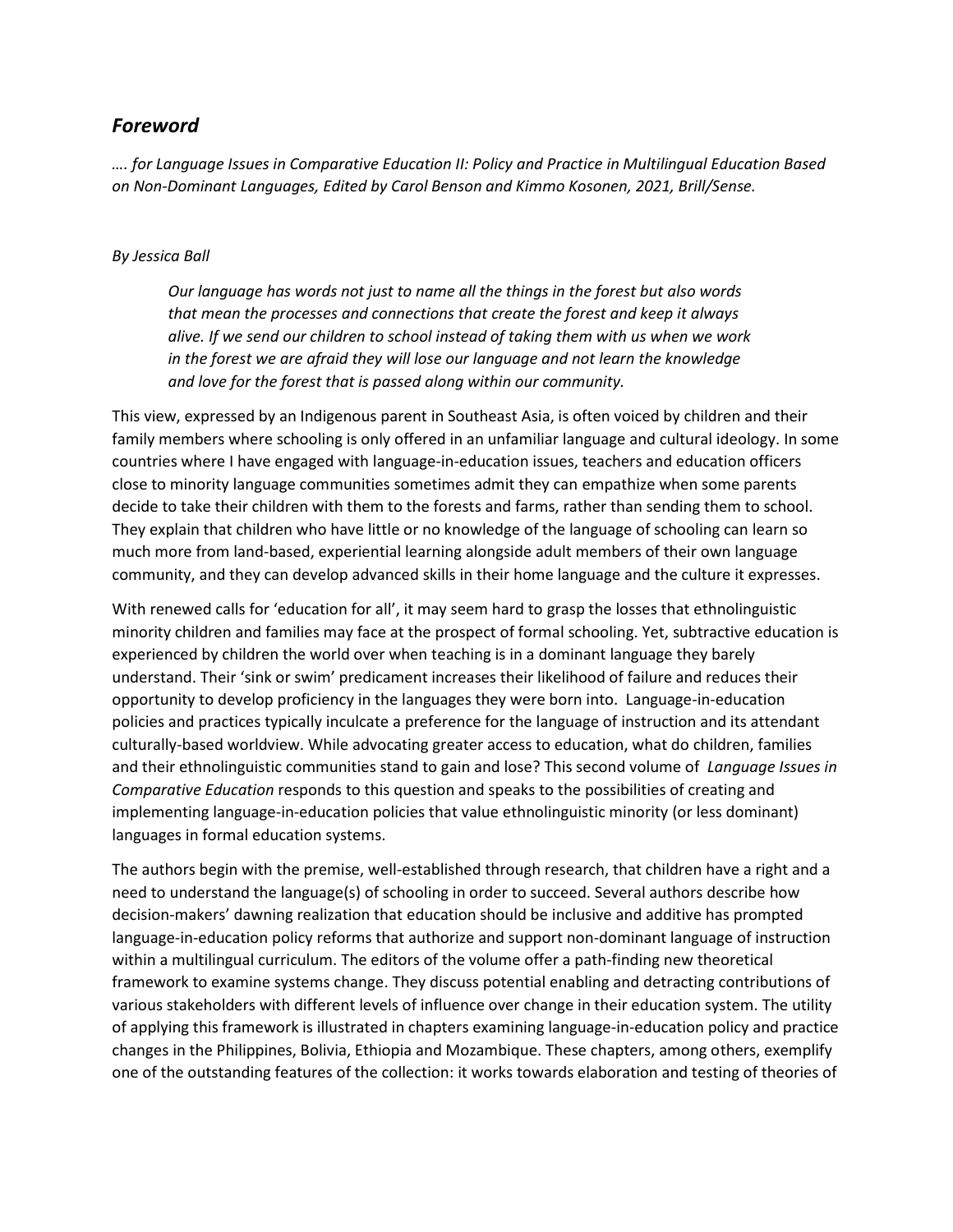change in language-in-education, closely examining research and practice-based evidence from comparative case studies by authors who have worked directly in the contexts about which they write.

Some of the chapters document how aspirational multilingual education policies are experienced on the ground, by teachers, parents, children, and other actors. They address presumed obstacles to the use of non-dominant languages in education often raised in community gatherings, government ministries, and regional meetings. Questions include how to manage and make use of multiple languages in a school population, how to prepare more teachers who are proficient in local languages for multilingual education classrooms, how to respond to parent demand for education in the lingua franca or national language, and how to overcome government reticence about empowering ethnolinguistic minority communities with education in their own language and with their own knowledge systems. Education authorities whose purported agenda is to 'unite the nation' by compelling homogeneity typically seize upon these challenges to bolster their resistance to authorizing or adequately funding non-dominant languages in education. Several chapters in this volume, as in the first volume, offer a look inside communities and classrooms where anticipated obstacles have not materialized or innovative strategies have effectively dealt with them. While authors agree on sound language planning as a prerequisite, the chapters variously highlight community consultation, strategic teacher recruitment and training, culturally appropriate curriculum resources, and meaningful assessment of learners' achievements. The final chapter adds advocacy and societal mobilization to a multi-pronged approach. Public campaigns celebrate language diversity as a means to ensure inclusion of all citizens, bringing a country together. Meaningful 'education for all' means all children's languages in education.

Far from a doctrinaire assertion that 'one size fits all' in every situation, several authors are frank in reporting tensions and trade-offs experienced by decision-makers, teachers, parents and students when deciding on the languages of instruction and introducing non-dominant languages in classrooms. Most authors describe solutions that take a both/and rather than either/or approach: while children need to start school and build literacy skills in their first language, multilingual pedagogy ensures that they also acquire one or more dominant languages that will enable their participation in civil society, the economy and, for refugees, enrolment in host country schools. Two chapters focus on language in education needs of refugee children – a population that is minoritized along several ways and rarely considered in discourse about the use of non-dominant languages in education. These chapters especially underscore the need to consider context and the needs of particular populations at particular points in their education trajectory.

Can a language be a key to ensuring the future of the world? The future of humanity depends on protection of diversity in every aspect of life. Diversity supports flexibility, complexity, and resilience. Though half the world's wealth of languages is nearing extinction over the past half century of globalization and 'education for all', a rich repository of language remains. Protecting diverse languages is one of the responsibilities of governments and educators, just as parents and elders must be encouraged and given support to transmit their home languages to the youngest generation. As the chapters in this volume convey, keys to linguistic sustainability are language-in-education policies and teaching practices that recognize children's first languages as valued resources for their communities, nations and the world.

Linguistic diversity is linked to the protection of diverse cultures. In turn, as the parent quoted at the beginning of this Forward understands, culturally-based knowledges embodied in diverse languages can